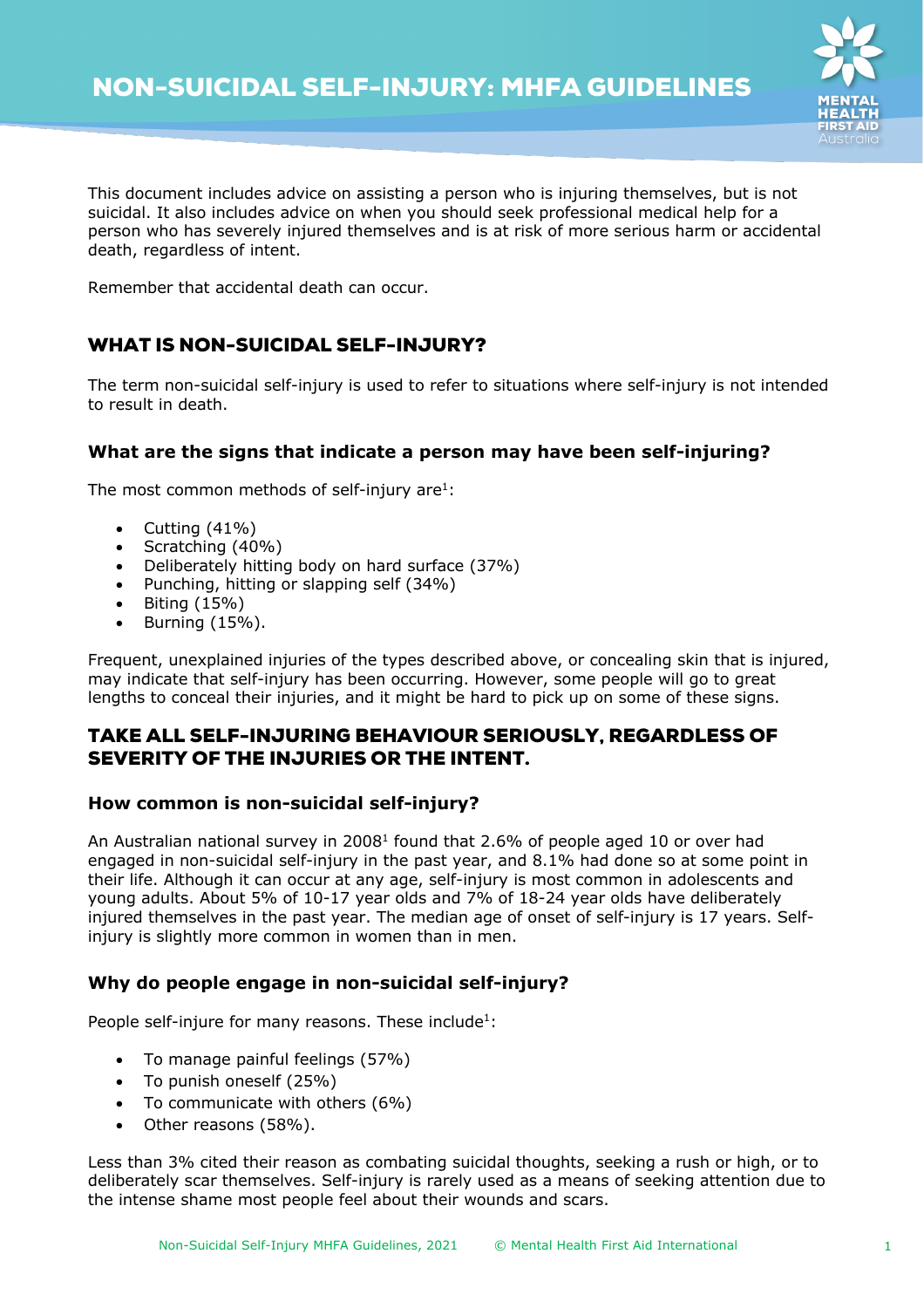

## **What is the relationship between non-suicidal self-injury and suicide?**

People who engage in non-suicidal self-injury are at higher risk of a suicide attempt. About 10% of people who had injured themselves in the last four weeks had made a suicide attempt in the last year, and about 60% had had thoughts of suicide. This shows that people who engage in non-suicidal self-injury may at other times engage in self-injury with the intention of dying.

It is not always easy to tell the difference between non-suicidal self-injury and a suicide attempt. Do not assume that people who self-harm are suicidal. The only way to know is to ask the person directly if they are suicidal. If they say yes, you should refer to "Suicidal thoughts and behaviours: first aid quidelines  $2$ ".

## **What types of professional help are available for non-suicidal self-injury?**

Mental healthcare professionals, such as a GP, psychologist, psychiatrist, school counsellor, are all able to provide appropriate assistance to help someone who is engaging in self-injury. Mental health services, including suicide helplines, and other mental health community groups are also able to provide support and assistance.

### **What are the physical and mental health risks of self-injury?**

Injuries to the skin often go untreated (e.g., people may be unwilling to seek sutures for wounds or may not undertake good wound care to keep injuries from becoming infected), meaning they can take a long time to heal, and there may be complications from infection. Hitting body parts against hard surfaces may result in small fractures which may become complicated if untreated.

Over time, self-injury can become the central strategy for coping with problems, making it very hard to use more adaptive ways of coping. For some people, self-injury can be a very difficult habit to break.

# WHAT SHOULD I DO IF I SUSPECT SOMEONE IS SELF-INJURING?

If you suspect that someone you care about is deliberately injuring themselves, you need to discuss it with them. Before talking to the person, acknowledge and deal with your own feelings about self-injuring behaviours. If you feel you are unable to talk to the person who is self-injuring, try to find someone else who can talk to them.

Choose a private place for the conversation. Directly express your concerns that the person may be injuring themselves. Ask about self-injury in a way that makes it clear to the person that you understand a bit about self-injury, e.g. "Sometimes, when people are in a lot of emotional pain, they injure themselves on purpose. Is that how your injury happened?".

Self-injury is a very private thing and is hard to talk about. Do not demand to talk about things the person is not ready to discuss. You should avoid expressing a strong emotional response of anger, fear, revulsion or frustration.

If the person is receiving psychiatric care, ask if their treating professional knows about the injuries.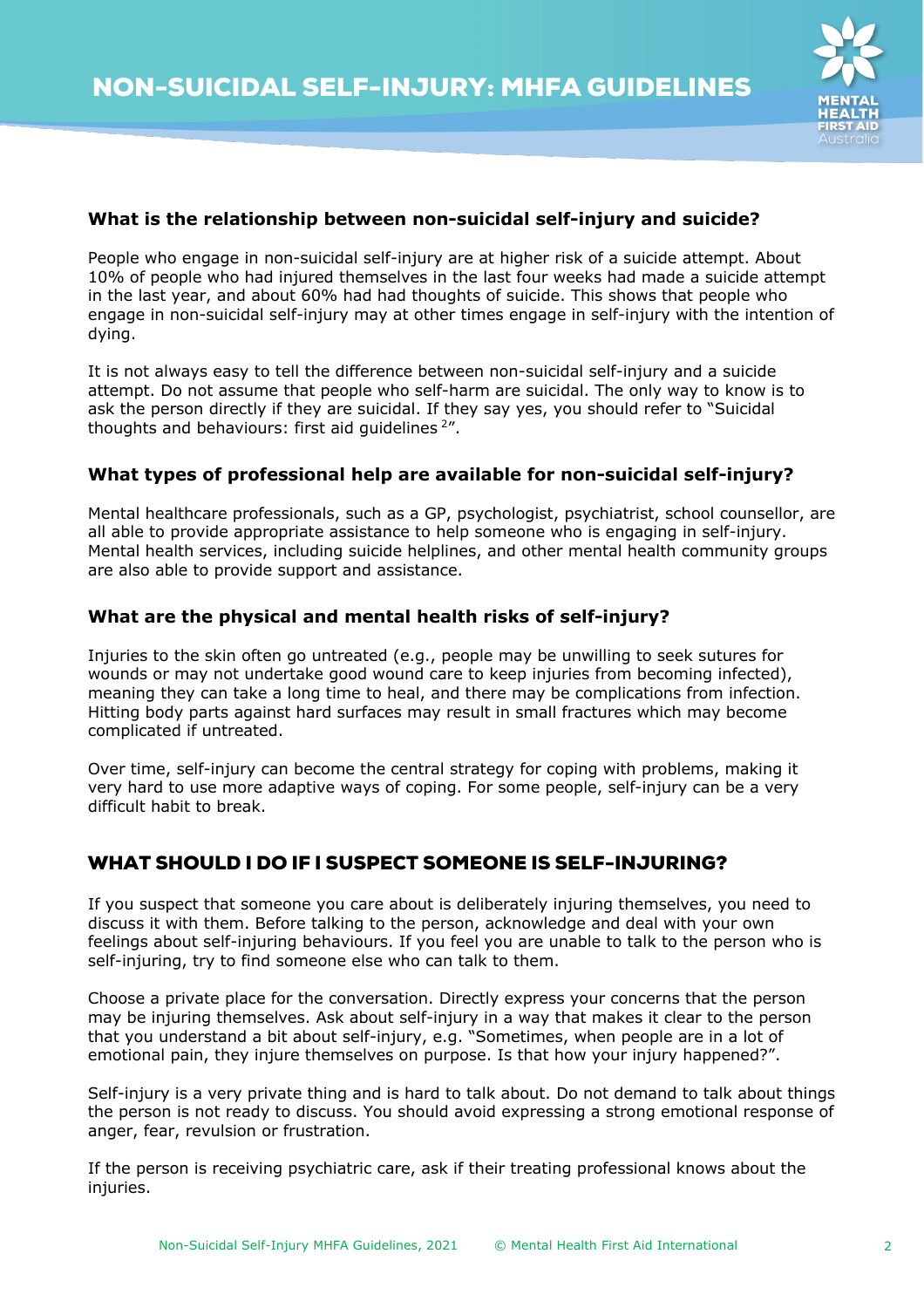

# WHAT SHOULD I DO IF I FIND SOMEONE INJURING THEMSELVES?

If you have interrupted someone who is in the act of deliberate self-injury, intervene in a supportive and non-judgmental way. Although it is natural to feel upset, helpless and even angry upon finding out someone self-injures, try to remain calm and avoid expressions of shock or anger. Tell the person that you are concerned about them and ask whether you can do anything to alleviate the distress. Ask if medical attention is needed.

## **How should I talk with someone who is deliberately injuring themselves?**

Keep in mind that 'stopping self-injury' should not be the focus of the conversation. Instead, look at what can be done to make the person's life more manageable, or their environment less distressing. Understand that self-injury cannot be stopped overnight, and people will need time to recover and learn healthy coping mechanisms.

Behave in a supportive and non-judgmental way. Understand that self-injury makes the person's life easier and accept their reasons for doing it. Be supportive without being permissive of the behaviour. Be aware of what your body language is communicating about your attitudes.

Use a calm voice when talking to the person. Avoid expressing anger or a desire to punish the person for self-injuring. Be comfortable with silence, allowing the person time to process what has been talked about. Be prepared for the expression of intense emotions.

## **What should I say?**

### *Express concern & actively listen*

Use 'I' statements instead of 'you' statements (e.g. "I feel worried/angry/frustrated when you…" instead of "You make me feel worried/angry/frustrated…") when talking with the person. Ask the person questions about their self-injury, but avoid pressuring them to talk about it. Reflect what the person is saying by acknowledging their experience as they are describing it.

#### *Give support & reassurance*

Express empathy for how the person is feeling. Validate the person's emotions by explaining that these emotions are appropriate and valid.

Let them know they are not alone and that you are there to support them. Work collaboratively with the person in finding solutions (i.e. by finding out what they want to happen, and discussing any possible actions with them).

Reassure the person that there are sources of help and support available. Tell the person that you want to help, and let them know the ways in which you are willing to help them.

Don't promise the person that you will keep their self-injury a secret. If you need to tell somebody about the person's self-injury to keep them safe, speak to them about this first. Avoid gossiping or talking to others about it without their permission.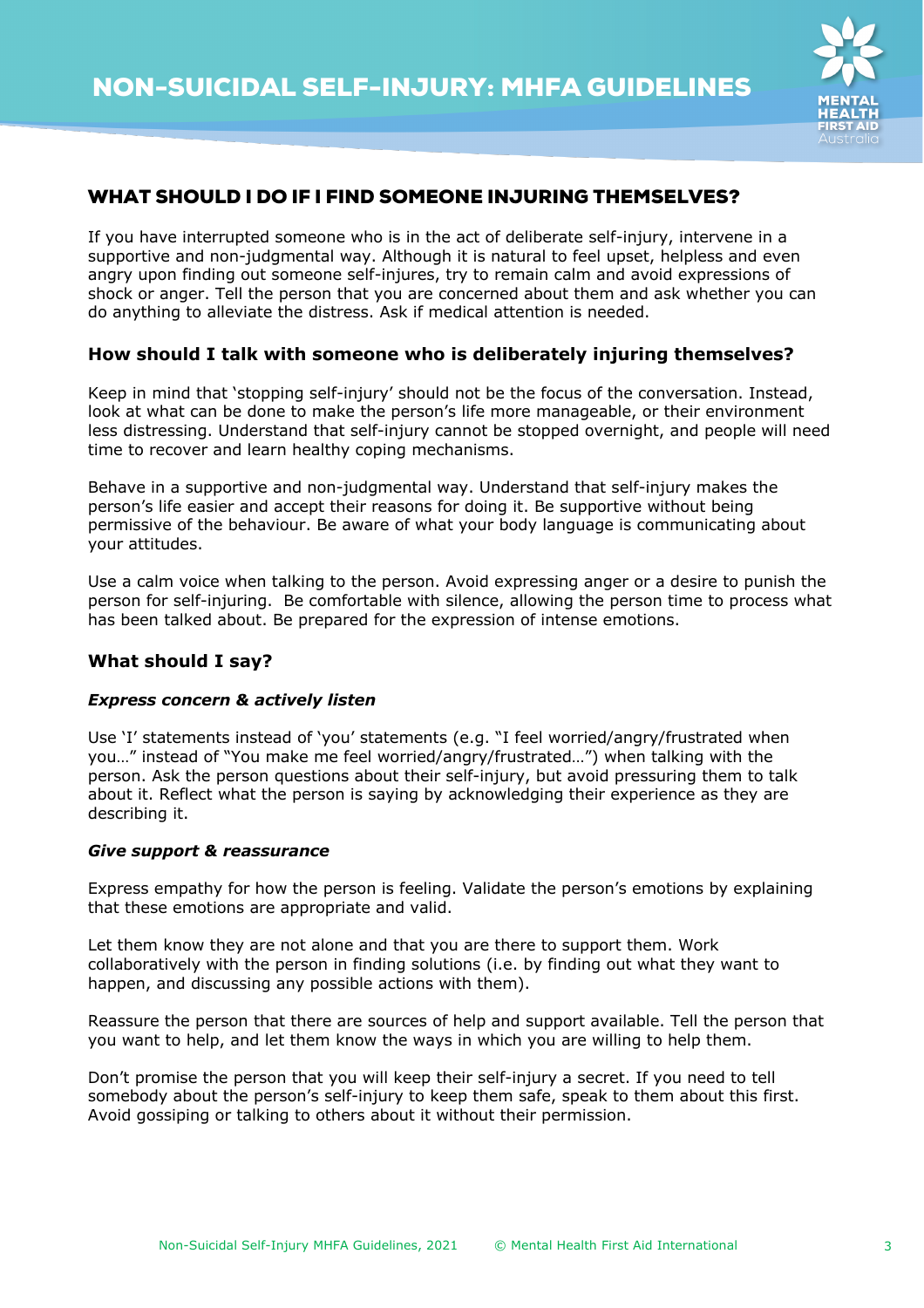

# THINGS TO AVOID WHEN TALKING WITH SOMEONE ABOUT DELIBERATE SELF-INJURY:

### **Don't:**

- Minimise the person's feelings or problems.
- Use statements that don't take the person's pain seriously (such as "but you've got a great life" or "things aren't that bad").
- Try to solve the person's problems for them.
- Touch (e.g. hug or hold hands with) the person without their permission.
- Use terms such as 'self-mutilator', 'self-injurer', or a 'cutter' to refer to the person.
- Accuse the person of attention seeking.
- Make the person feel quilty about the effect their self-injuring is having on others
- Set goals or pacts, such as "If you promise not to hurt yourself between now and next week, you're doing really well", unless the person asks you to do this.
- Try to make the person stop self-injuring (e.g. by removing self-injury tools) or giving them ultimatums (i.e. "If you don't stop self-injuring, you have to move out").
- Offer drugs, prescription pills or alcohol to the person.

## **What do I do if the person is not ready to talk?**

Respect the person's right not to talk about their self-injuring. If the person doesn't want to talk right away, let them know that you want to listen to them when they are ready. Ask the person what would make them feel safe enough to be able to discuss their feelings. Do not force the issue unless the injury is severe. If the person still doesn't want to talk, ask a health professional for advice on what to do.

## HOW CAN I HELP THE PERSON ENGAGING IN NON-SUICIDAL SELF-INJURY?

## **Seeking professional help**

Self-injury is often a symptom of a mental health problem that can be treated. Encourage the person to seek professional help. Let them remain in control over seeking help as much as possible. Suggest and discuss options for getting help rather than directing the person what to do. Help the person map out a plan of action for seeking help. Talk about how you can help them to seek treatment and who they can talk to, e.g. a mental health service or a mental health professional.

Provide praise for any steps the person takes towards getting professional help. Follow-up with the person to check whether they have found professional help that is suitable for them. You should seek mental health assistance on the person's behalf if:

- The person asks you to
- The injury is severe or getting more severe, such as cuts getting deeper or bones being broken
- The self-injurious behaviour is interfering with daily life
- The person has injured their eyes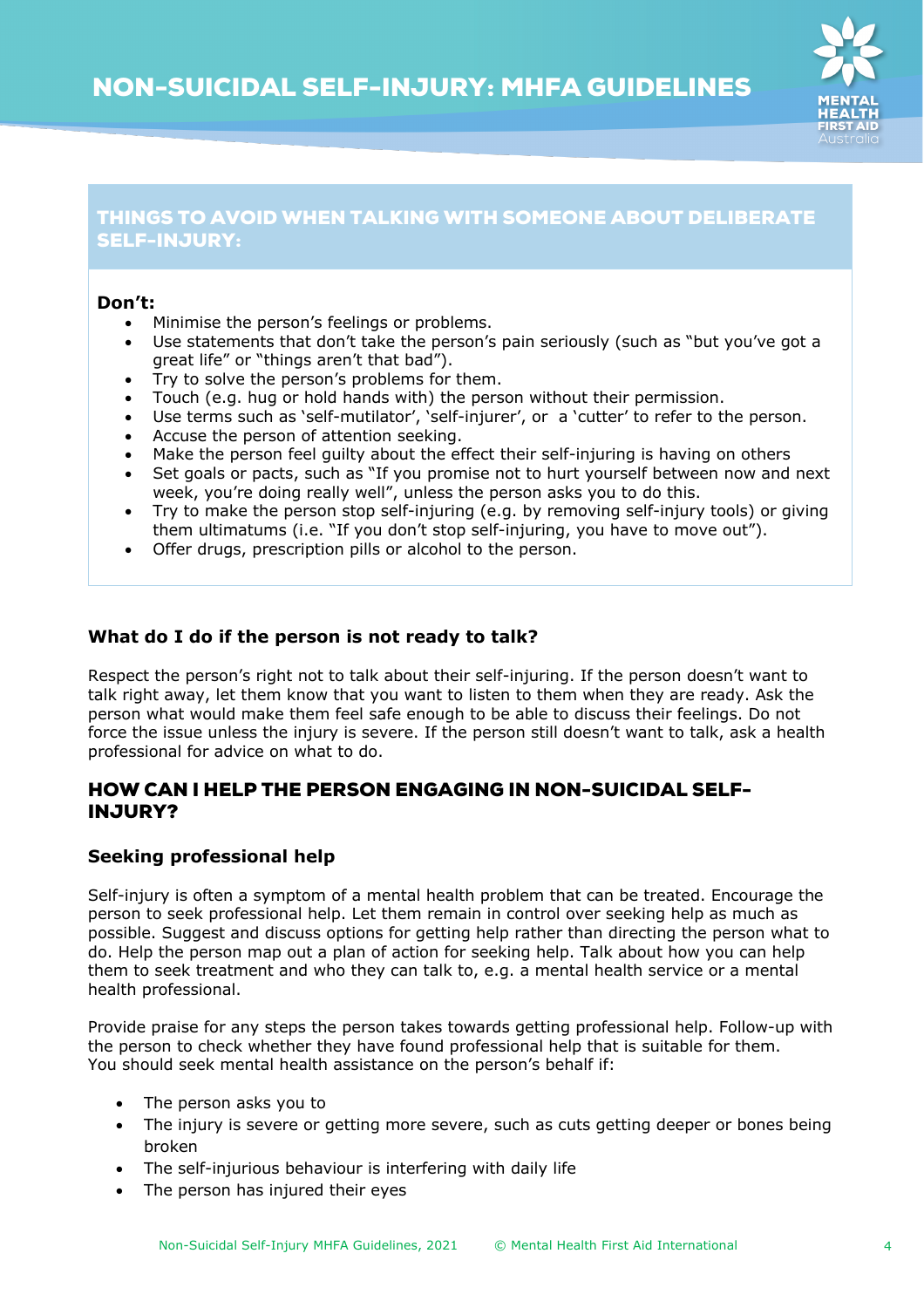

- The person has injured their genitals
- The person has expressed a desire to die.

Keep in mind that not all people who self-injure want to change their behaviour. Even though you can offer support, you are not responsible for the actions or behaviour of someone else, and cannot control what they do.

If the person is an adolescent, a more directive approach may be needed. Help the adolescent map out a plan of action for seeking help and offer to go along with them to an appointment.

### **When is emergency medical attention necessary?**

Avoid over-reacting; medical attention is only required if the injury is severe. Contact emergency services if a wound or injury is serious. Any cut which is gaping requires medical attention, as it may need stitches. Any burn which is two centimetres or larger in diameter, and any burn on the hands, feet or face requires medical attention.

If the person has harmed themselves by taking an overdose of medication or consuming poison, call an ambulance, as the risk of death or permanent harm is high. Deliberate overdose is more frequently intended to result in death, but is sometimes a form of self-injury. Regardless of a person's intentions, emergency help must be sought.

#### **Encouraging alternatives to self-injury**

Encourage the person to seek other ways to relieve their distress. Help the person to use their coping strategies that do not involve self-injuring, and help them to make a plan about what to do when they feel like self-injuring. Suggest some coping strategies and discuss with the person what might be helpful for them.

Encourage the use of any positive coping strategy which helps them to get through the urge to self-injure. Encourage the person to share their feelings with other people, such as a close friend or family member, when they are feeling distressed or have the urge to self-injure. Help the person think of ways to reduce their distress, for example, having a hot bath, listening to loud music, or doing something kind for themselves. Offer the person information materials (e.g. a website or factsheet) about alternatives to self-injury.

#### An important note:

Self-injury can indicate a number of different things. Someone who is hurting themselves may be at risk of suicide. Others engage in a pattern of self-injury over weeks, months or years and are not necessarily suicidal. These guidelines are to assist you if the person you are helping is not suicidal, but is injuring themselves for other reasons. If the person you are assisting is suicidal, please refer to the guidelines entitled *First aid for suicidal thoughts and behaviours*.